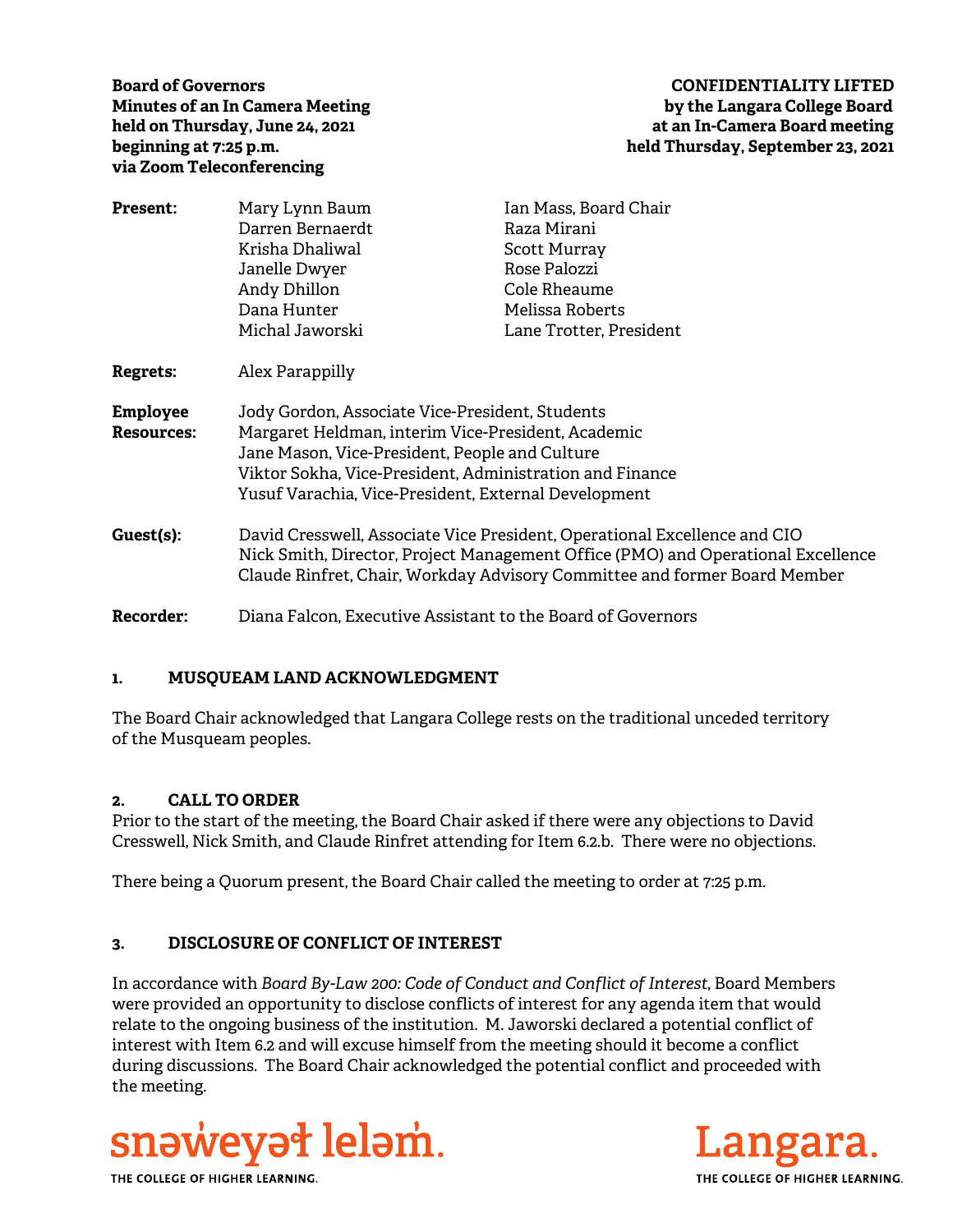## **4. APPROVAL OF AGENDA**

**Page 2 of 4** 

It was moved by K. Dhaliwal and seconded by R. Mirani THAT, the agenda be approved. **Carried Unanimously.** Carried Unanimously.

#### **5. APPROVAL OF MINUTES**

It was moved by M. Jaworski and seconded by ML Baum  **THAT, the Minutes of the In-Camera meeting held March 25, 2021 be approved. Carried Unanimously.** 

#### **6. CHAIR'S VERBAL REPORT**

Board Chair, I. Mass, provided an update on the Campus Master Plan. He noted that government usually develops the Capital Plans for Treasury Board approval beginning in November with decisions being made in January/February so the timeline is to be prepared before the end of calendar year.

#### **7. COMMITTEE REPORTS**

#### **7.1 Audit and Finance Committee**

#### **7.1.1 Draft Minutes of AFC Meeting held June 14, 2021**

A. Dhillon highlighted the draft AFC minutes of the meeting held June 14, 2021, attached to the agenda for information. He advised that items that were redacted from the minutes for the public agenda were now included in these minutes.

#### **7.1.2 2020-2021 Executive Compensation Disclosure Statement**

V. Sokha presented the 2020-2021 Public Sector Executive Compensation Disclosure Statement attached to the agenda. He noted that the deadline for submission was on May 28, 2021, and draft documents were submitted on May 26th pending Board approval. He noted that the Audit and Finance Committee reviewed the report on June 14, 2021, and with the change identified by A. Dhillon, it is being recommended to the Board for approval. Once approved, the 2020-2021 Public Sector Executive Compensation Disclosure Statement will be forwarded to PSEC with the attestation letter signed by the Board Chair.

Discussion ensued and Board Members questions were answered.

It was moved by R. Mirani and seconded by S. Murray

**THAT, the Board approve the Executive Compensation Disclosure Statement for 2020-2021 to be submitted to the Public Sector Employers' Council (PSEC).** 

**Carried Unanimously.** 



THE COLLEGE OF HIGHER LEARNING.

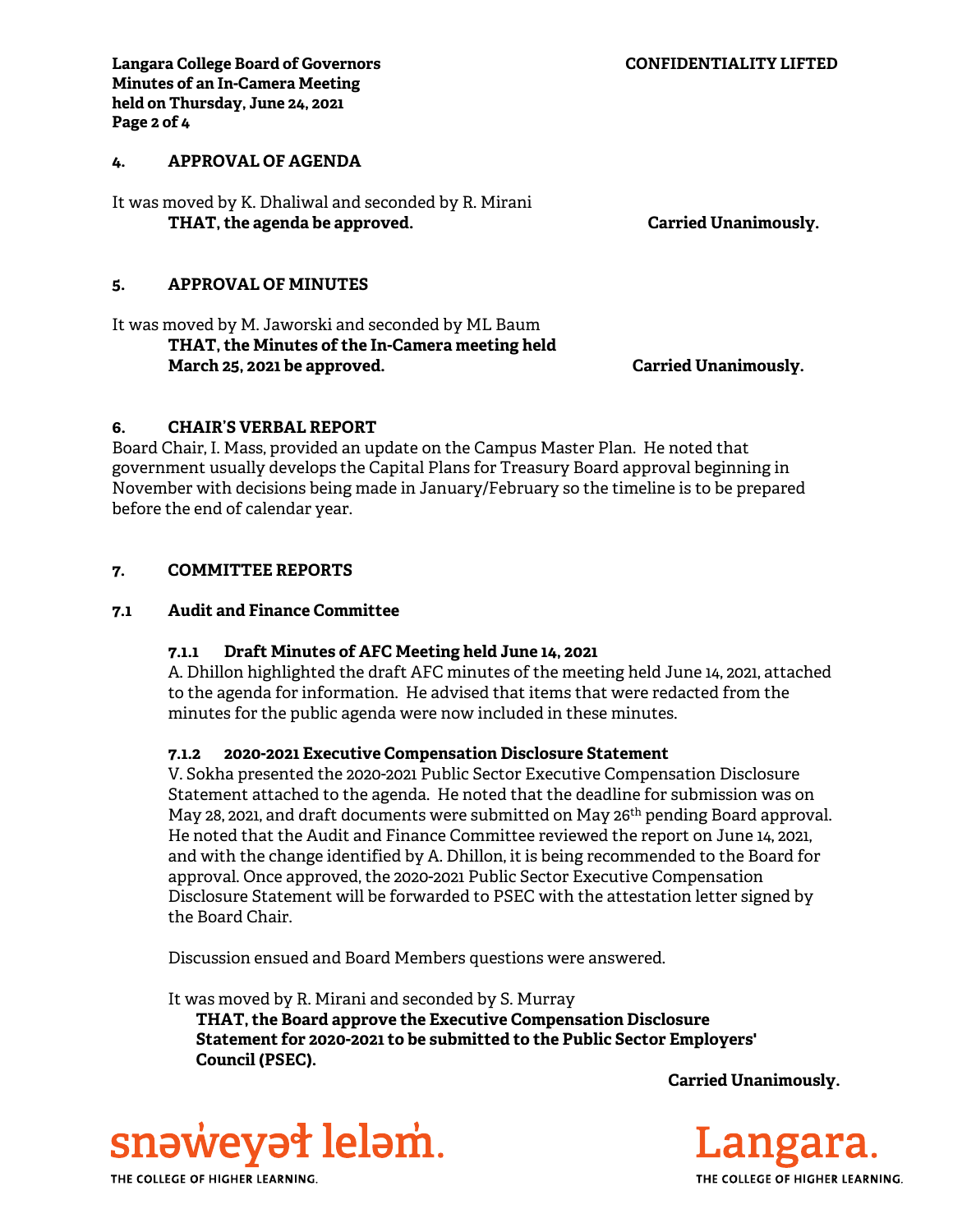## **7.2 Workday Advisory Committee Presentation**

[It was noted that D. Cresswell, N. Smith and C. Rinfret joined the meeting at 7:35 p.m.]

C. Rinfret provided an update on the Workday Advisory Committee (WAC) noting that one new member, Scott Murray, has been appointed to the Committee. He is a valuable member to the Committee with his strong technical skills and will be an additional asset to the Board. The Committee held a meeting on May 26th and asked for additional information which was presented at a meeting held June 9th.

V. Sokha thanked the Workday Advisory Committee for their guidance as it is important to know that we are on the right path and how we can approach certain issues in the best possible way. There is a lot of wisdom within this Committee and we appreciate their sharing of knowledge.

V. Sokha introduced Nick Smith, the new Director of the Project Management Office (PMO) and Operational Excellence who comes to Langara from the BC Emergency Health Services. Originally from the United Kingdom, N. Smith is a Change Specialist with over 15 years experience delivering complex transformational initiatives in the public sector. He has a degree from Oxford University and a PhD from Paris University in France, and has an innate understanding and appreciation for the value of a solid education, and experiential understanding and empathy for higher education and the stakeholders.

D. Cresswell and V. Sokha made a presentation on the Workday Advisory Committee.

A. Dhillon thanked D. Cresswell, N. Smith and V. Sokha for the presentation and advised that the Workday Advisory Committee will keep the Board apprised as we move forward on this project.

[It was noted that D. Cresswell and N. Smith left the meeting at 8:17 p.m.]

#### **8. LIFTING OF CONFIDENTIALITY**

It was moved by R. Palozzi and seconded by K. Dhaliwal  **THAT, confidentiality be lifted on the Minutes of the In-Camera Meeting held March 25, 2021, except where it relates to ERP and Risk.** 

**Carried Unanimously.** 

## **9. NEXT MEETING**

#### **9.1 Thursday, September 23, 2021**

It was noted that the next meeting will be held Thursday, September 23, 2021, beginning at 5:00 p.m.

The Board may have the opportunity to attend in person but a survey will be distributed over the summer to determine the Board's comfort level on attending in person. The meeting may be held by a hybrid model of in-person and virtually.



THE COLLEGE OF HIGHER LEARNING.

THE COLLEGE OF HIGHER LEARNING.